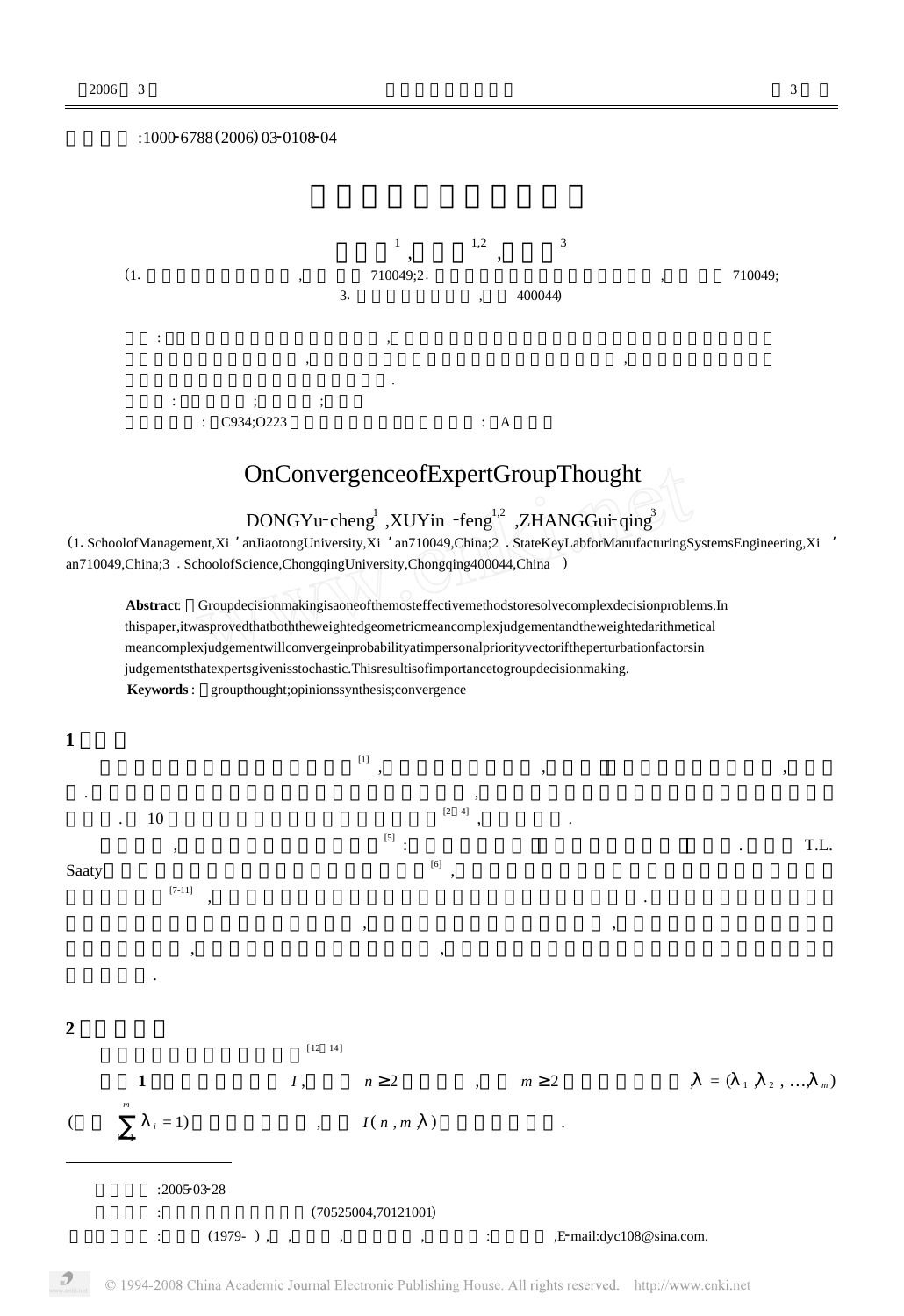*ij* P.deJong

2 
$$
M_{\kappa_n^*}
$$
 ,  $I(n, m, )$ ,  $A^c = (a_0^c)_{n \times n} M_{\kappa_n^*}$  c  
\n,  $w = (w_1, w_2, ..., w_n)^T$  ,  $W = (w_0)_{n \times n} = \left(\frac{w_1}{w_0}\right)^T$   
\nA<sup>c</sup> W ,  $a_0^c = \frac{w_1}{w_0} \frac{c}{v}$ ,  $a_0^c = \frac{1}{w_0}$   
\n $\frac{1}{w_0} = a_0^{\frac{W_1}{W_0}}$ ,  $a_0^c$  ,  $\frac{1}{w_0} = 0$ ,  $\frac{1}{w_0} = \frac{1}{w_0}$   
\n1994 ,  $\frac{1}{w_0} = (a_0)^{2} M_{\kappa_n^*}$ ,  $B = (b_0)^{2} M_{\kappa_n^*}$ ,  $A \quad B$   $C = (c_0)^{2}$ ,  $\frac{1}{w_0}$   
\n2.  $C_{ij} = \begin{cases} a_0 + b_0, j & i, i, j = 1, 2, ..., n \\ c_j & j, j & k, j, j = 1, 2, ..., n \end{cases}$   
\n3.  $A = (a_0)^{2} M_{\kappa_n^*}$ ,  $B = (b_0)^{2} M_{\kappa_n^*}$ ,  $A \quad B$   $C = (c_0)^{2}$ ,  $\frac{1}{w_0}$   
\n4.  $\overline{A} = {}_{-1}A_1 \bigodot 2A_2 \bigodot ... \bigodot M_{\kappa_n^*}$ ,  $B = 1, 1, 1, 2, ..., n$   
\n5.  $A = (a_0)^{2} M_{\kappa_n^*}$ ,  $B = (b_0)^{2} M_{\kappa_n^*}$ ,  $A \quad B$   $C = (c_0)^{2}$ ,  $\frac{1}{w_0}$   
\n6.  $A = (a_0)^{2} M_{\kappa_n^*}$ ,  $B = (b_0)^{2} M_{\kappa_n^*}$ ,  $A \quad B$   $C = (c_0)^{2}$ ,  $\frac{1}{w_0}$   
\n

7 
$$
\overline{A} = A_1^{1} \cdot A_2^{2} \cdot A_m^{m}
$$
,  $\overline{A} = A_1 A_2^{2} \cdot A_m^{m}$ ,  $\overline{A} = A_1 A_2^{2} \cdot A_m^{m}$ ,  $\overline{A} = A_1 A_2^{2} \cdot A_m^{m}$ ,  $\overline{A} = A_1 A_2^{2} \cdot A_m^{m}$ 

*c*  $E(\begin{array}{c} c \\ i \end{array}) = 1, D(\begin{array}{c} c \\ j \end{array}) = \begin{array}{c} -2 \\ i \end{array}$ 

$$
\mathbf{3}^{\prime}
$$

**3**1**1**

1984 , [17 ] , , . **1** *E m c* = 1 1 *m c ij* = 1 , *D m c* = 1 1 *m c ij* = 2 *m* . *c ij* ( *i* , *j* = 1 ,2 , …, *n* ; *c* =1 ,2 , …, *m*) *c* , 1. **<sup>1</sup>** *<sup>m</sup>* ,*<sup>A</sup> <sup>W</sup>*. *<sup>A</sup>* <sup>=</sup> ( *<sup>a</sup>ij* ) = *wi wj m c* = 1 1 *m c ij i* < *j* ( *<sup>A</sup>* ,

 $c_{ij}^c$  ( *i*, *j* = 1, 2, …, *n*; *c* =1, 2, …, *m*) *w*<sub>*ij*</sub> ,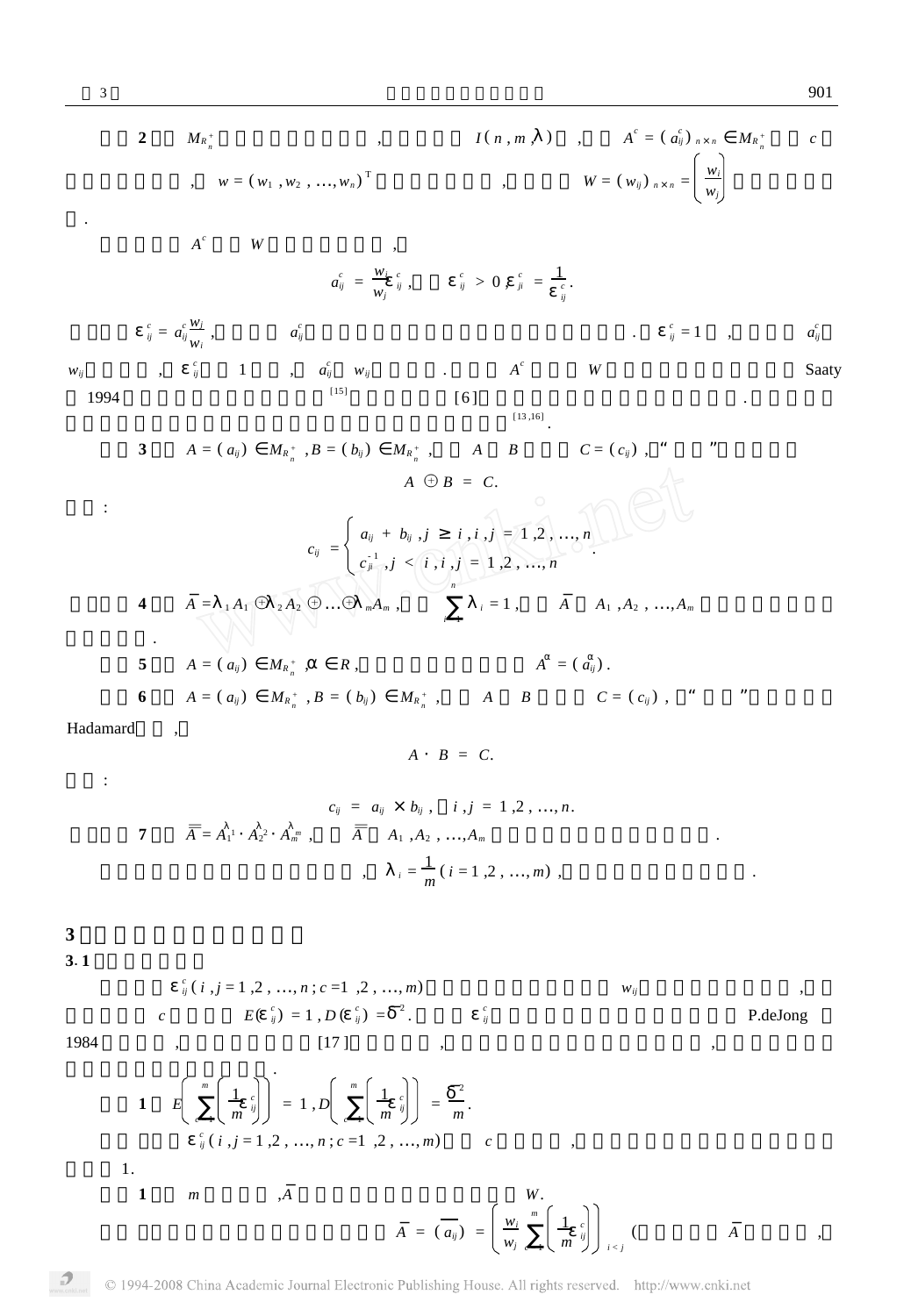:

*m*

1 *m*

*c* = 1

 $)$  .

$$
m \qquad \qquad , \qquad \nabla > 0,
$$
\n
$$
0 \qquad P\left(\left|\begin{array}{c}m \\ m \\ c=1\end{array}\right| \left(\frac{1}{m}c_{ij} \right) - E\left(\left|\begin{array}{c}m \\ m \\ c=1\end{array}\right| \left(\frac{1}{m}c_{ij} \right)\right)\right| \qquad \qquad \right) \qquad \frac{1}{2}D\left(\left|\begin{array}{c}m \\ m \\ c=1\end{array}\right| \left(\frac{1}{m}c_{ij} \right)\right).
$$
\n(1)

$$
\begin{array}{c}\nm\\
0\\
\lim_{m}\left\{\left|\begin{array}{c}m\\
\end{array}\left(\frac{1}{m} \left(\frac{1}{m} c_{ij}\right) - E\left(\begin{array}{c}m\\
\end{array}\left(\frac{1}{m} c_{ij}\right)\right)\end{array}\right|\right\}\right\}\\
\lim_{m}\left\{\frac{1}{2} D\left(\begin{array}{c}m\\
\end{array}\left(\frac{1}{m} c_{ij}\right)\right\}.\n\end{array} \tag{2}
$$

$$
0 \quad \lim_{m} \left\{ \left| \left[ \begin{array}{c} m \\ m \\ c=1 \end{array} \left( \frac{1}{m} \int_0^c \right) - 1 \right| \right\} \right\} \quad \lim_{m} \left( \frac{-2}{m \times 2} \right) = 0. \tag{3}
$$

$$
\lim_{m} \left\{ \left| \begin{array}{c} m \\ m \\ c = 1 \end{array} \left( \frac{1}{m} \int_{\hat{y}}^{\hat{y}} - 1 \right| \right| \right\} = 0. \tag{4}
$$

$$
3.\,2
$$

$$
Ln\left(\begin{array}{c} c \\ j \end{array}\right)(i,j=1,2,...,n;c=1,2,...,m)
$$
\n
$$
E(Ln\left(\begin{array}{c} c \\ j \end{array}\right))=0,D(Ln\left(\begin{array}{c} c \\ j \end{array}\right))=\frac{2}{3}.
$$
\n
$$
E\left(\begin{array}{c} m \\ k \end{array}\right)\left(\begin{array}{c} \left(\begin{array}{c} c \\ j \end{array}\right)^{1/m} \right)=\frac{2}{e^{2m}},D\left(\begin{array}{c} m \\ c=1 \end{array}\right)\left(\begin{array}{c} \left(\begin{array}{c} c \\ j \end{array}\right)^{1/m}\right)=\frac{2}{e^{m}}.\end{array}\right)
$$
\n
$$
Ln\left(\begin{array}{c} c \\ j \end{array}\right)=\frac{1}{m}\sum_{c=1}^{m}Ln\left(\begin{array}{c} c \\ j \end{array}\right),\qquad Ln\left(\begin{array}{c} c \\ j \end{array}\right)=\frac{2}{e^{m}}.\tag{E(Ln\left(\begin{array}{c} c \\ j \end{array}\right))=0,
$$

*D* (*Ln* ( *c ij* ) ) <sup>=</sup> 2 , *m* , *L n c* = 1 ( ( *c ij* ) 1Π*m* ) *N* 0 , 2 *m* , *m c* = 1 ( ( *c ij* ) 1Π*m* ) , , *E m c* = 1 ( ( *c ij* ) 1Π*m* ) = *e* 2 <sup>2</sup> *<sup>m</sup>* , *D m c* = 1 ( ( *c ij* ) 1Π*m* ) = *e* 2 *<sup>m</sup>* - *e* 2 <sup>2</sup> *<sup>m</sup>* . **<sup>2</sup>** *<sup>m</sup>* ,*A <sup>W</sup>*. *<sup>A</sup>* <sup>=</sup> ( *aij* ) = *wi wj m c* = 1 ( ( *c ij* ) 1Π*m* ) *i* < *j* ( *<sup>A</sup>* , ) .

$$
m, \forall >0,
$$
  
\n
$$
0 \neq \left( \begin{array}{ccc} m \\ m \\ c=1 \end{array} \right) \left( \begin{array}{ccc} \binom{c}{j} \frac{1}{m} & -E \binom{m}{c} \left( \begin{array}{c} \binom{c}{j} \frac{1}{m} \end{array} \right) & -E \binom{m}{c} \left( \begin{array}{c} \binom{c}{j} \frac{1}{m} \end{array} \right) & -E \binom{m}{c} \left( \begin{array}{c} \binom{c}{j} \frac{1}{m} \end{array} \right) & -E \binom{m}{c} \left( \begin{array}{c} \binom{c}{j} \frac{1}{m} \end{array} \right) & -E \binom{m}{c} \left( \begin{array}{c} \binom{c}{j} \frac{1}{m} \end{array} \right) & -E \binom{m}{c} \left( \begin{array}{c} \binom{c}{j} \frac{1}{m} \end{array} \right) & -E \binom{m}{c} \left( \begin{array}{c} \binom{c}{j} \frac{1}{m} \end{array} \right) & -E \binom{m}{c} \left( \begin{array}{c} \binom{c}{j} \frac{1}{m} \end{array} \right) & -E \binom{m}{c} \left( \begin{array}{c} \binom{c}{j} \frac{1}{m} \end{array} \right) & -E \binom{m}{c} \left( \begin{array}{c} \binom{c}{j} \frac{1}{m} \end{array} \right) & -E \binom{m}{c} \left( \begin{array}{c} \binom{c}{j} \frac{1}{m} \end{array} \right) & -E \binom{m}{c} \left( \begin{array}{c} \binom{c}{j} \frac{1}{m} \end{array} \right) & -E \binom{m}{c} \left( \begin{array}{c} \binom{c}{j} \frac{1}{m} \end{array} \right) & -E \binom{m}{c} \left( \begin{array}{c} \binom{c}{j} \frac{1}{m} \end{array} \right) & -E \binom{m}{c} \left( \begin{array}{c} \binom{c}{j} \frac{1}{m} \end{array}
$$

$$
0 \quad \lim_{m} P\left( \left| \int_{c=1}^{m} \left( \left( \begin{array}{c} c \\ i \end{array} \right)^{1/m} \right) - e^{\frac{2}{2m}} \right| \right) \quad \lim_{m} \left\{ \frac{1}{2} \left( e^{\frac{2}{m}} - e^{\frac{2}{2m}} \right) \right\}.
$$
 (6)

0 
$$
\lim_{m} P\left(\begin{array}{cc} m & \binom{c}{j}^{1/m} \\ 0 & \binom{c-1}{j}^{1/m} \end{array} - 1\right) = 0.
$$
 (7)

$$
\lim_{m} P\left\{\left|\begin{array}{cc} {m} \\ {c} \\ {c} \\ {n} \end{array}\right|\left(\left(\begin{array}{c} {c} \\ {i} \end{array}\right)^{1/m} \right) - 1\right| \qquad\bigg\} = 0. \tag{8}
$$

:

:

*m*

 $c = 1$   $($   $($   $\frac{c}{ij}$  $)$   $^{1/m}$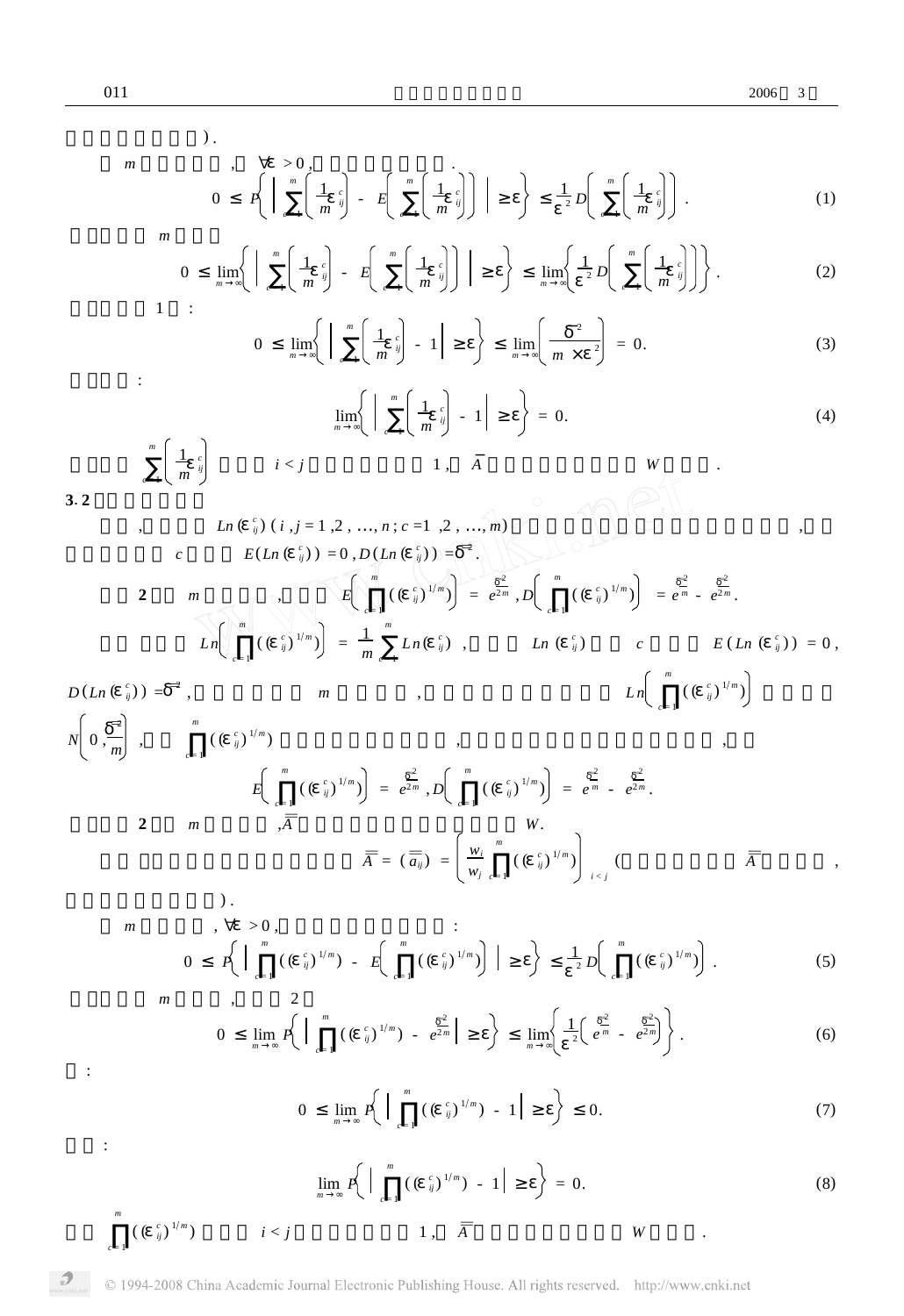|                                       | 3                                                                                                                                                                                                             |               |                        |                                                                              | 111                   |
|---------------------------------------|---------------------------------------------------------------------------------------------------------------------------------------------------------------------------------------------------------------|---------------|------------------------|------------------------------------------------------------------------------|-----------------------|
|                                       | $\mathbf{2}$<br>1                                                                                                                                                                                             |               | $\left($               |                                                                              |                       |
|                                       |                                                                                                                                                                                                               |               |                        |                                                                              |                       |
|                                       |                                                                                                                                                                                                               |               |                        |                                                                              |                       |
| 4                                     |                                                                                                                                                                                                               |               |                        |                                                                              |                       |
|                                       |                                                                                                                                                                                                               |               |                        |                                                                              |                       |
|                                       |                                                                                                                                                                                                               |               |                        |                                                                              |                       |
|                                       |                                                                                                                                                                                                               |               |                        |                                                                              |                       |
|                                       |                                                                                                                                                                                                               |               |                        |                                                                              |                       |
|                                       | 1)                                                                                                                                                                                                            |               |                        |                                                                              |                       |
|                                       |                                                                                                                                                                                                               |               |                        |                                                                              |                       |
|                                       | 2)<br>ij                                                                                                                                                                                                      |               |                        |                                                                              |                       |
|                                       | 3)<br>[11]                                                                                                                                                                                                    |               |                        |                                                                              |                       |
|                                       | [18 20]                                                                                                                                                                                                       |               | $[15]$                 |                                                                              | [8]                   |
|                                       |                                                                                                                                                                                                               |               |                        |                                                                              |                       |
|                                       |                                                                                                                                                                                                               |               |                        | $\lceil 13 \rceil$                                                           |                       |
|                                       |                                                                                                                                                                                                               |               |                        |                                                                              |                       |
| $\begin{bmatrix} 1 & 1 \end{bmatrix}$ | QianXS,YuJY,DaiRW.Anewdisciplineofscience-thestudyofopencomplexgiantsystemanditsmethodology[J].                                                                                                               |               |                        |                                                                              |                       |
|                                       | ChineseJournalofSystemsEngineering&Electronics,1993,4                                                                                                                                                         |               | $(2)$ :2-12.           |                                                                              |                       |
| [2]                                   |                                                                                                                                                                                                               | $[J]$ .       |                        | $,2002,22(10):2-7.$                                                          |                       |
|                                       | GuGF,TangXJ.Meta                                                                                                                                                                                              |               |                        | - synthesisandknowledgescience[J].SystemsEngineering-Theory&Practice,2002,22 | $(10):2-7.$           |
| [3]                                   |                                                                                                                                                                                                               | $[J]$ .       | ,2001,16(5):340-348.   |                                                                              |                       |
|                                       | GuGF.Onsynthesizingopinions-howcanwereachconsensus[J].ChineseJournalofSystemsEngineering,2001,16                                                                                                              |               |                        |                                                                              | $(5)$ :340            |
|                                       | $-348.$                                                                                                                                                                                                       |               |                        |                                                                              |                       |
| [4]                                   | WangDL,DaiRW.Researchonconvergenceofexpertgroupthought[J].JournalofManagementScienceInChina,2002,5                                                                                                            | [J].          | $,2002,5(2):1-5.$      |                                                                              |                       |
|                                       | $(2)$ : 1-5.                                                                                                                                                                                                  |               |                        |                                                                              |                       |
| $\begin{bmatrix} 5 \end{bmatrix}$     |                                                                                                                                                                                                               | [M].          | ,2004.                 |                                                                              |                       |
| [6]                                   | SaatyTL.TheAnalyticHierarchyProcess[M].McGraw                                                                                                                                                                 |               | -Hill, New York, 1980. |                                                                              |                       |
| [7]                                   | FormanE,PeniwatiK.Aggregatingindividualjudgementsandprioritieswiththeanalytichierarchyprocess[J].EuropeanJournalof                                                                                            |               |                        |                                                                              |                       |
|                                       | OperationalResearch1998,108:165-169.                                                                                                                                                                          |               |                        |                                                                              |                       |
| [8]                                   | RamanathanR,GaneshLS.GrouppreferenceaggregationmethodsemployedinAHP:Anevaluationandintrinsicprocessfor                                                                                                        |               |                        |                                                                              |                       |
|                                       | derivingmembers' weightages[J].EuropeanJournalofOperationalResearch1994,79:249-265.<br>EscobarMT, Aguar ÓJ, Moreno -JimenezJM. Anoteon AHP groupconsistency for the row geometric mean priorization procedure |               |                        |                                                                              |                       |
| [9]                                   | [J].EuropeanJournalofOperationalResearch,2004,153:318-322.                                                                                                                                                    |               |                        |                                                                              |                       |
| $[10]$                                | Acz4J,SaatyTL,Proceduresforsynthesizingratiojudgements[J].JournalofMathematicalPsychology,1983,27                                                                                                             |               |                        |                                                                              | $(1)$ :93-102.        |
| $[11]$                                | $\, ,$<br>$^\bullet$                                                                                                                                                                                          |               | $[J].$                 | $,2004,24(10):86-91.$                                                        |                       |
|                                       | Dong YC, Chen YH, WangS. Algorithmofsoving weights for groupdecision making by improving compatibility [J]. Systems                                                                                           |               |                        |                                                                              |                       |
|                                       | Engineering-Theory&Practice,2004,24                                                                                                                                                                           | $(10):86-91.$ |                        |                                                                              |                       |
| $[12]$                                | $[J]$ .                                                                                                                                                                                                       |               | , 1997, 17 (4): 87-89. |                                                                              |                       |
|                                       | LiuXB.Theconvexityforconsistencyofjudgementmatrix[J].SystemsEngineering-Theory&Practice,1997,17                                                                                                               |               |                        |                                                                              | $(4)$ :87-89.         |
| $[13]$                                | $\overline{\phantom{a}}$<br>$\cdot$                                                                                                                                                                           | [J].          |                        | $,2005,25(2):62-66.$                                                         |                       |
|                                       | Dong YC, Chen YH. The properties of consistency for aggregation of individual reciprocal judgment matrix [J]. Systems<br>Engineering-Theory&Practice,2005,25                                                  | $(2)$ :62-66. |                        |                                                                              |                       |
|                                       |                                                                                                                                                                                                               |               |                        |                                                                              | 123<br>$\overline{(}$ |
|                                       |                                                                                                                                                                                                               |               |                        |                                                                              |                       |